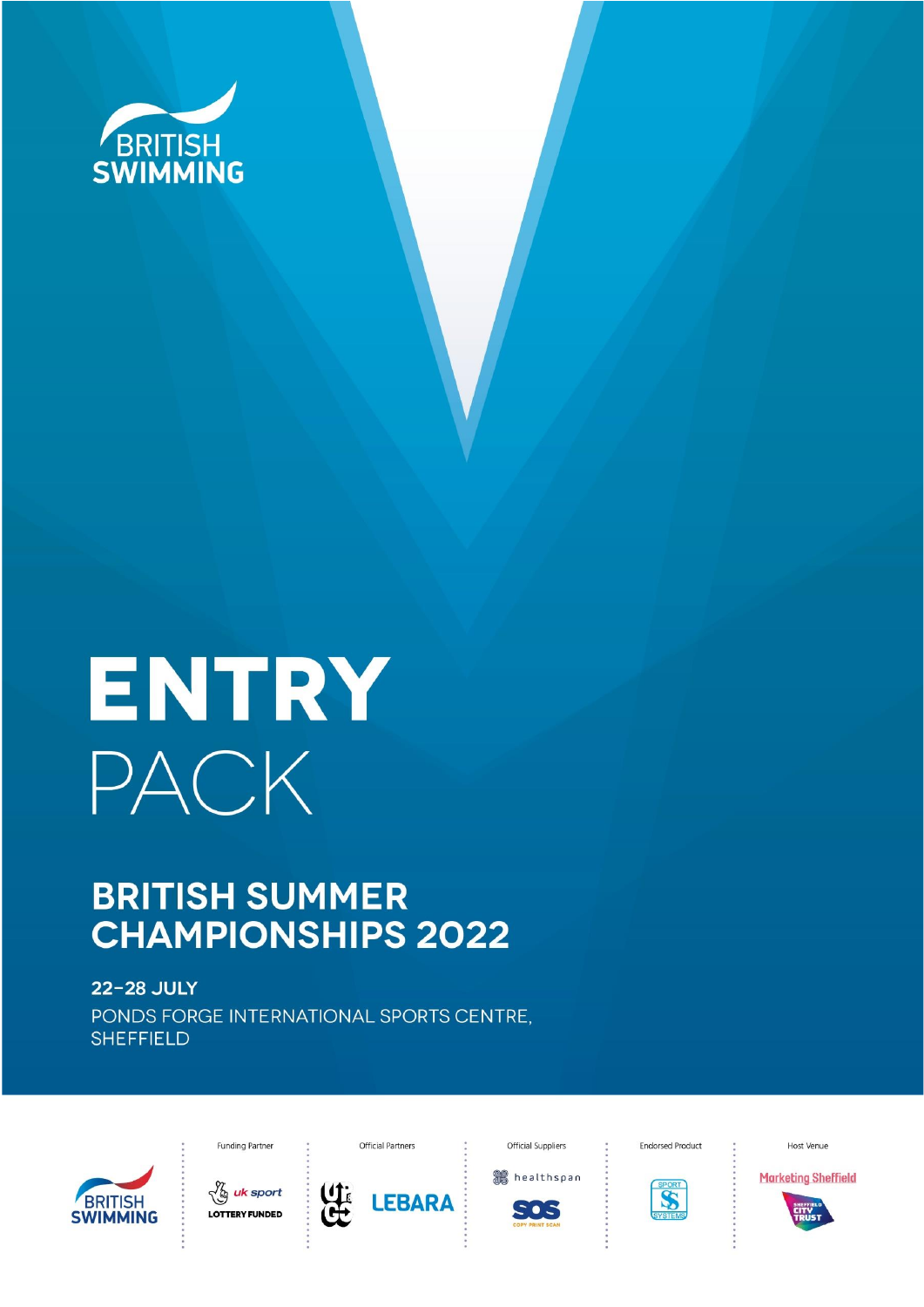

PONDS FORGE INTERNATIONAL SPORTS CENTRE, SHEFFIELD 22-28 JULY

## **CONTENTS**







**LEBARA** 

4

Official Suppliers **S**healthspan

SOS

**Endorsed Product** 



Host Venue



**Marketing Sheffield**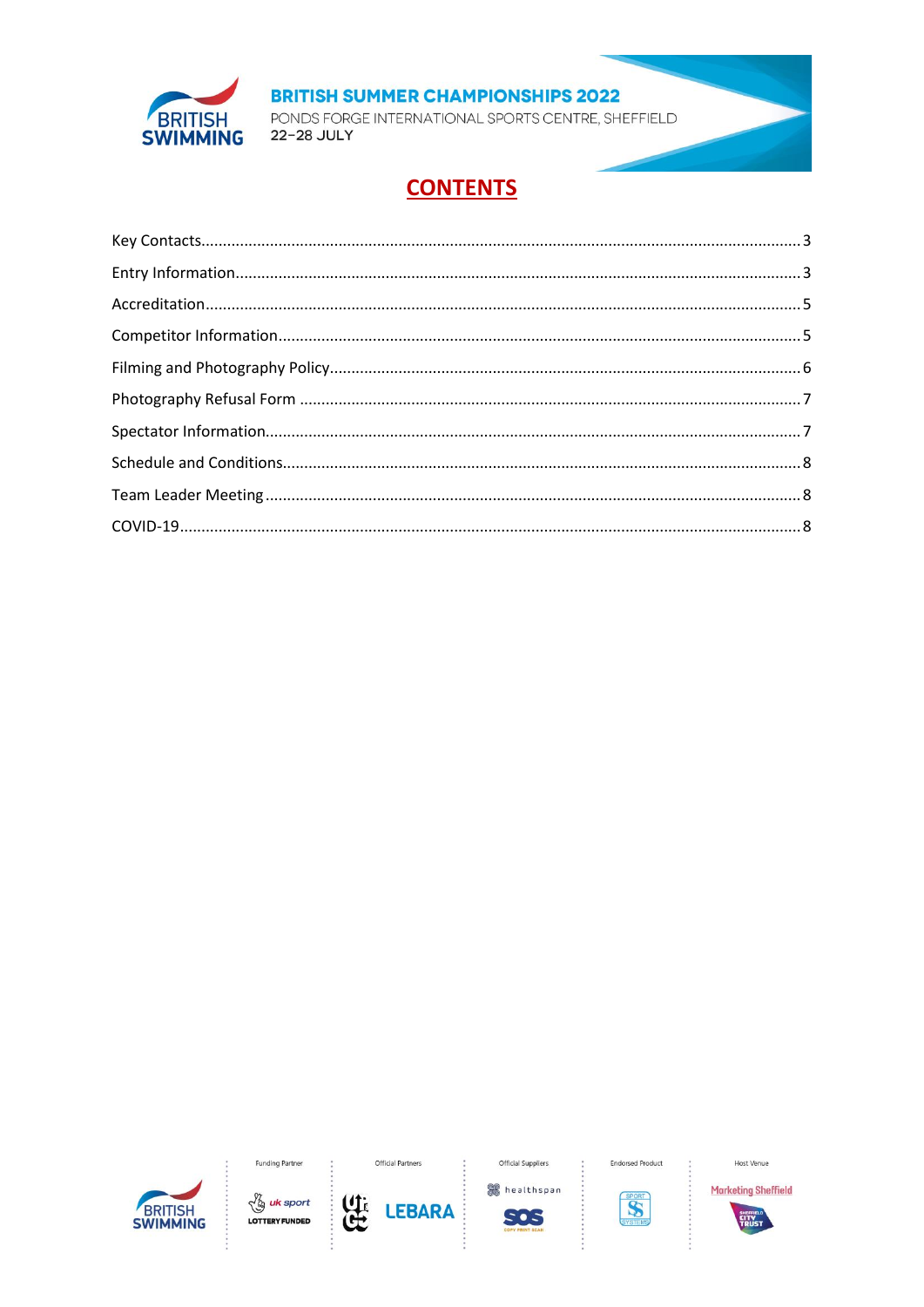

PONDS FORGE INTERNATIONAL SPORTS CENTRE, SHEFFIELD 22-28 JULY

## **KEY CONTACTS**

#### <span id="page-2-0"></span>**British Swimming Contact**

Isobel Griffiths British Swimming SportPark, 3 Oakwood Drive Loughborough LE11 3QF [Isobel.Griffiths@swimming.org](mailto:Isobel.Griffiths@swimming.org)

#### **Venue Contact**

Ponds Forge International Sports Centre Sheaf Street, Sheffield City Centre, Sheffield S1 2BP 0114 223 3400

## **ENTRY INFORMATION**

#### <span id="page-2-1"></span>**Guide to Entering Online**

The following guidelines should be followed for uploading photos:

- 1. Following the closure of the qualifying window, entry invitations will be emailed out to the registered email addresses of all qualifying competitors. A full list will also be published [here](https://www.swimmingresults.org/events/Summer22bs.html) for you to check.
- 2. Go to the [ONLINE ENTRY PAGE](https://www.swimmingresults.org/events/summer22bs/) OPENS MONDAY  $16^{TH}$  MAY

Para Swimming and Relay entries will open from Friday 3rd June.

- 3. Enter your membership number or surname in the box.
- 4. Providing you have updated your photo, coach and height information in you[r biog,](https://www.swimmingresults.org/biogs/) a list with the events you have qualified in will appear ticked.
- 5. Untick any events which you do not wish to enter.
- 6. Payment is via debit or credit card. You do not need a PayPal account to pay. Your entry will not be complete until you receive a confirmation of payment email from Paypal.





**Funding Partne** 

**EBARA** 





**Endorsed Product** 

Host Venue **Marketing Sheffield** 

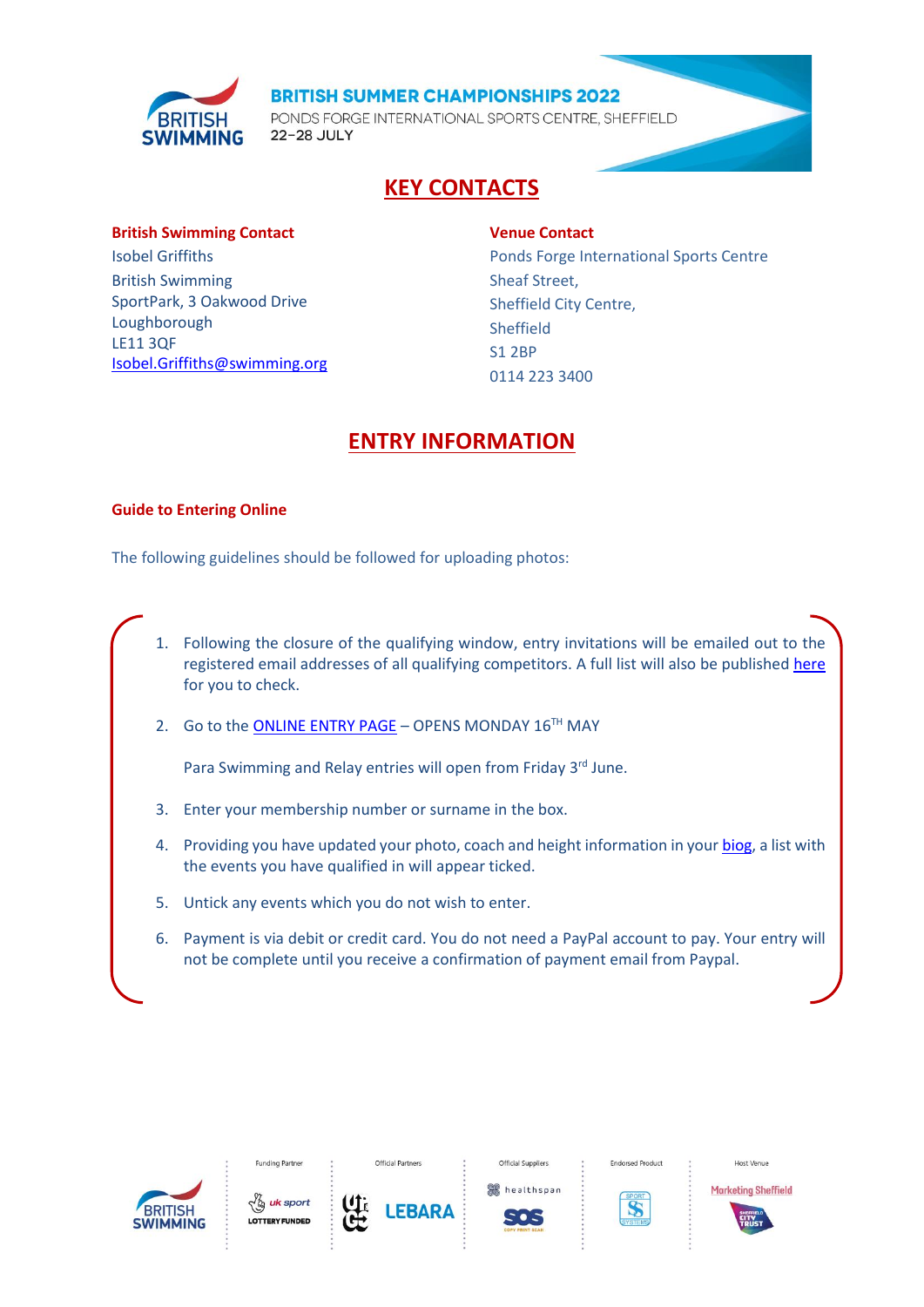

PONDS FORGE INTERNATIONAL SPORTS CENTRE. SHEFFIELD 22-28 JULY



- 1. The photo should be a clear head shot only.
- 2. Crop the photo to a 4:3 ratio portrait size. An easy way to resize: is to right click on the photo and "Edit with Photos" using Microsoft Windows.

If the photo is deemed to be unsuitable (either on the grounds of poor quality or wrong identity) entry into the event may not be permitted.

**All entries must be made via the online entry system from 16th May 2022. Please note that entries for Para Swimmers will open from Friday 3rd June.**

## **Closing Date**

Competitors who wish to accept their invitation to compete must then ensure that their entry is received no later than the 'closing date' of 17:00 on Monday 30<sup>th</sup> May 2022, accompanied by the appropriate entry fee, otherwise their invitation will be forfeited.

Those swimmers receiving an invitation to compete when additional invitations are sent out, and an updated list published, on Friday 3<sup>rd</sup> June must ensure they have entered no later than the start of the Team Leader meeting (18:00 on 21<sup>st</sup> July 2022).

#### **Entry Fees**

£15 per individual entry. £30 per relay entry.

#### **Entry Confirmation**

A list of processed entries will be available on the [ONLINE ENTRY PAGE](https://www.swimmingresults.org/) and will be updated automatically.

Competitors are requested to check their entries carefully and inform the Entries Administrator immediately if there are any error[s national.entries@swimming.org](mailto:national.entries@swimming.org)

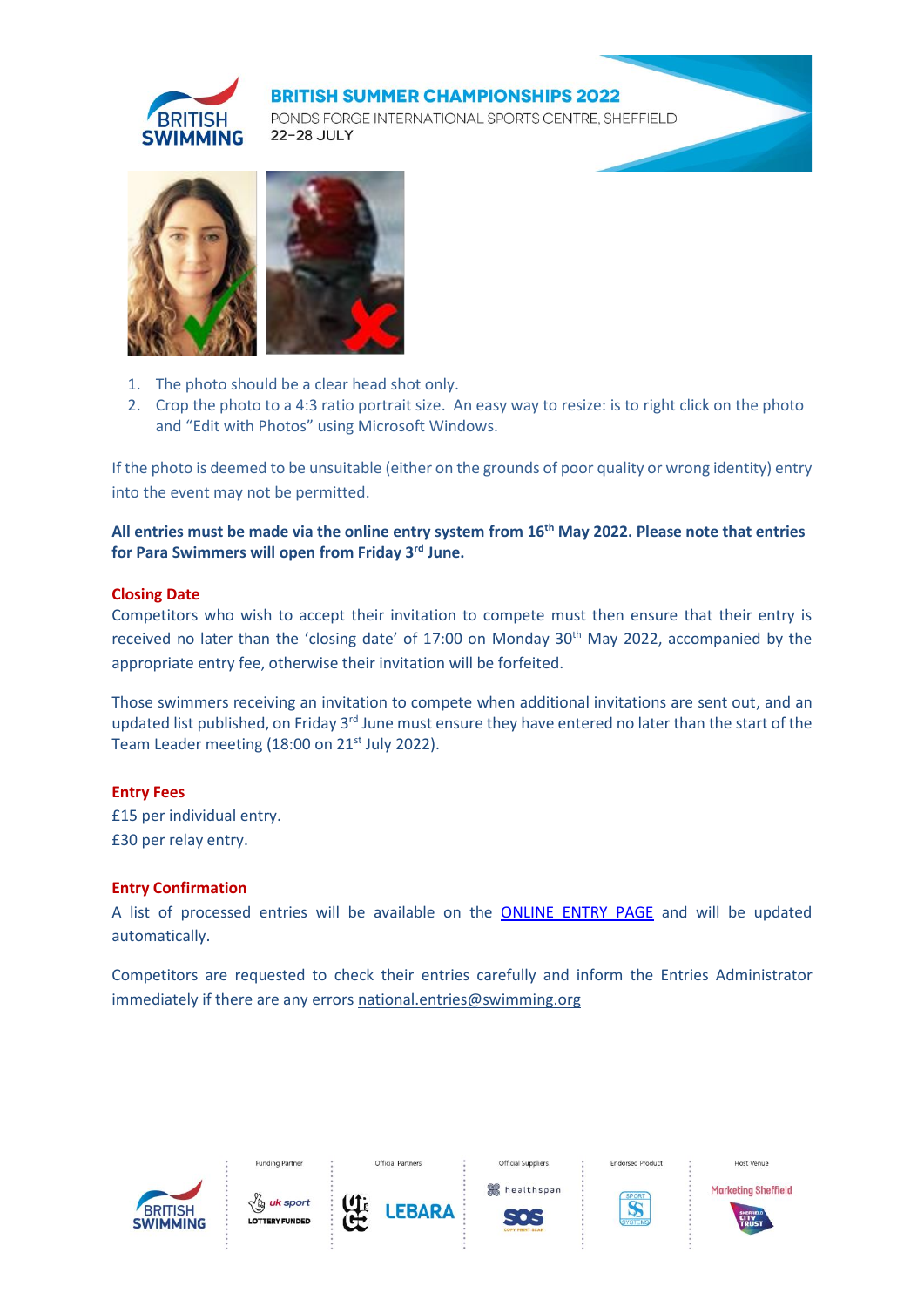

PONDS FORGE INTERNATIONAL SPORTS CENTRE, SHEFFIELD 22-28 JULY

## **ACCREDITATION**

<span id="page-4-0"></span>All competitors, coaches, chaperones and support staff must have a valid accreditation to gain access to the event. Accreditation is non-transferable and must be worn at all times when inside the venue. **If the pass is forgotten, lost or mislaid, a replacement pass will be re-issued for a fee of £10.**

## **Athletes**

Your accreditation will be sent to you by email on completion of your entry. Please print and bring to the event with you where lanyards and pouches will be provided.

The barcodes contain your membership number. There will be checks at the competition comparing these details against the entry database and photographic list.

## **Poolside Passes**

**All coaches, team managers and support staff requiring access to poolside mus[t purchase a pass](https://www.britishswimming.org/members-resources/coaches-passes/) in advance.** 

**PLEASE NOTE:** if you do not fulfil the requirements for applications at British Swimming and Swim England events, it may take a considerable time to apply for a DBS, or achieve the required qualifications. It is the applicant's responsibility to ensure a DBS is in place and a pass has been purchased to attend the event. Under no circumstances will any person be allowed entry to the event without the relevant DBS check in place and pass issued.

Poolside passes will be emailed to you in PDF format to print out and bring to the event, please ensure you print these before arriving at the venue. Pouches and lanyards will be provided.

Poolside passes can **only** be sold at the event for those who already pass all requirements on our membership database. Please emai[l Isobel.griffiths@swimming.org](mailto:Isobel.griffiths@swimming.org) if you have any queries. Please note an additional £20 surcharge will be issued for passes received after Monday 18th July 2022.

## **COMPETITOR INFORMATION**

#### <span id="page-4-1"></span>**Session Times**

Heats will start at 08:15 on day one and 08:30 from day two onwards.

Afternoon sessions will be run at the following times:

Day two: 13:00 Day three: 13:45 Day four: 12:00 & 14:15 Day five: 12:00 & 14:15







Official Partners

Day six: 13:45 Day seven: 11:30 & 14:15

Finals will start 17:00 from day two onwards. Estimated session finish times will be in the draft programme.

**Warm Up and Swim Down**

Warm up will start 75 minutes before each session with 35 minutes allocated to Women





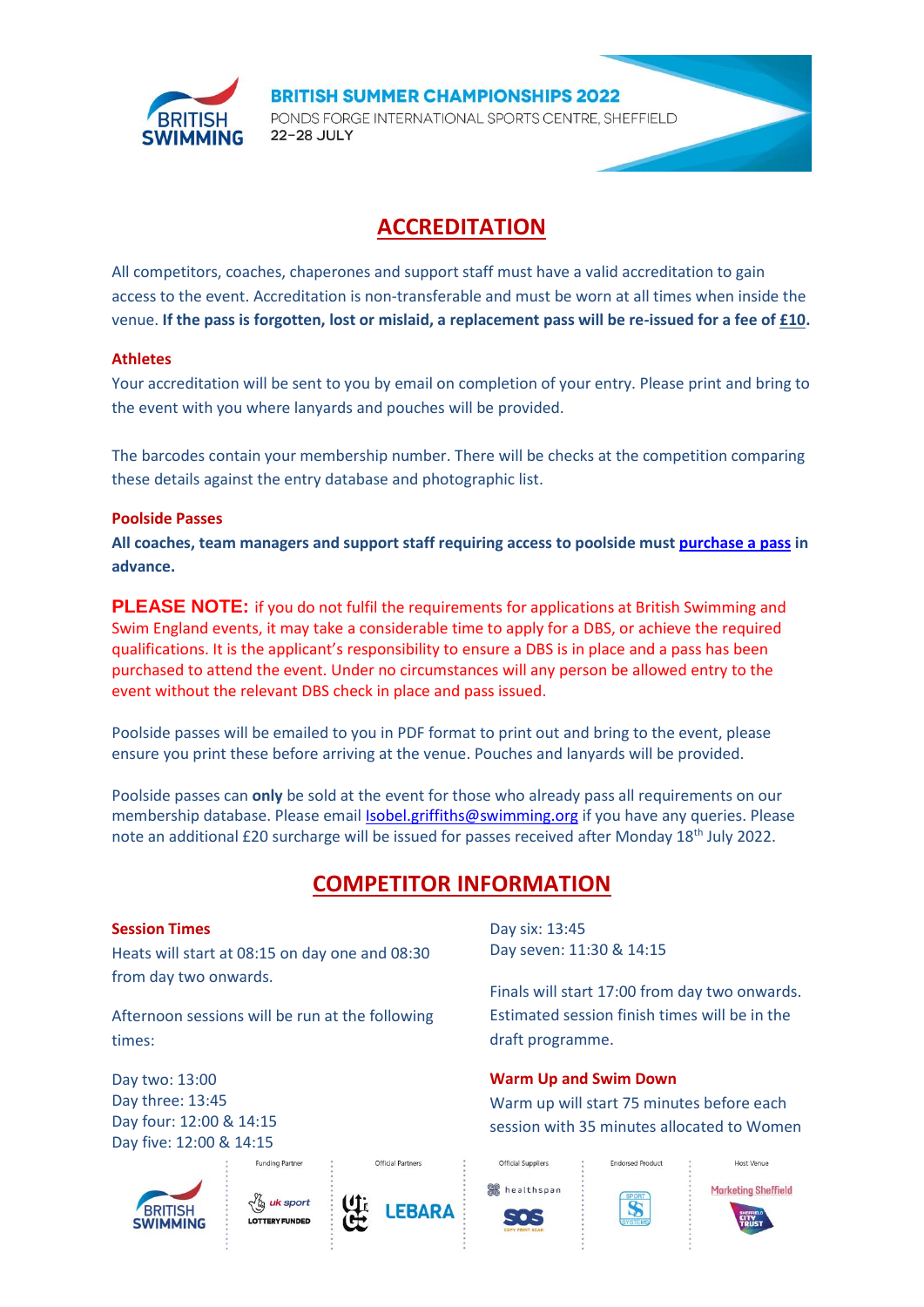

PONDS FORGE INTERNATIONAL SPORTS CENTRE. SHEFFIELD 22-28 JULY

and 35 minutes allocated to Men. Warm up will end 5 minutes prior to the start of the session. Swim down will be available in the diving pit.

#### **Training**

Training will be available from 19:15 – 22:00 on Friday 22<sup>nd</sup> July. Details of how to book a training slot will be confirmed as soon as possible.

We are hoping to provide a training opportunity on Thursday 21<sup>st</sup> July, details of this will be communicated in due course.

#### **Doping Control**

Swim Swimmers are warned that random doping control may take place. Please keep your accreditation on your person at all times for identification.

## **Team Leader Meeting**

The Team Leader meeting will take place on the  $21<sup>st</sup>$  July 2022 at 18:00, the location of this meeting will be confirmed in the confirmation pack. Timelines for the finals sessions will be issued at this meeting.

## **FILMING AND PHOTOGRAPHY POLICY**

<span id="page-5-0"></span>British Swimming are well aware of the wide range of devices including mobile telephones which have photographic and filming capabilities. This enables the capture of both static and moving images. It should be acknowledged that the majority of images taken within a British Swimming setting are appropriate and taken in good faith. However, images of children and adults can be misused, and sharing images widely without consent may betray a confidence or identify of a child or adult, which could present a risk of harm to that individual if common sense procedures are not followed.

Parents and carers of participants under the age of 18 who wish to take images are requested to focus on their own children as much as reasonably possible and to avoid including other children in images, particularly if those images are being shared with family and friends or through social media platforms. Whilst it is acknowledged that parents/carers wish to celebrate the achievements of their own children when taking part in aquatic events, it should be recognised and respected that other parents/carers may not wish for their child's image to be taken and shared in this way.

British Swimming encourage all spectators and participants at British Swimming events to make themselves familiar with the photography and filming arrangements for the event and be vigilant during that event.

British Swimming is committed to ensuring that all children who participate in British Swimming activities are able to take part in an enjoyable, safe environment and be safeguarded from harm. If you have any child safeguarding concerns at the event, please contact an Event Officer immediately to disclose your concerns.

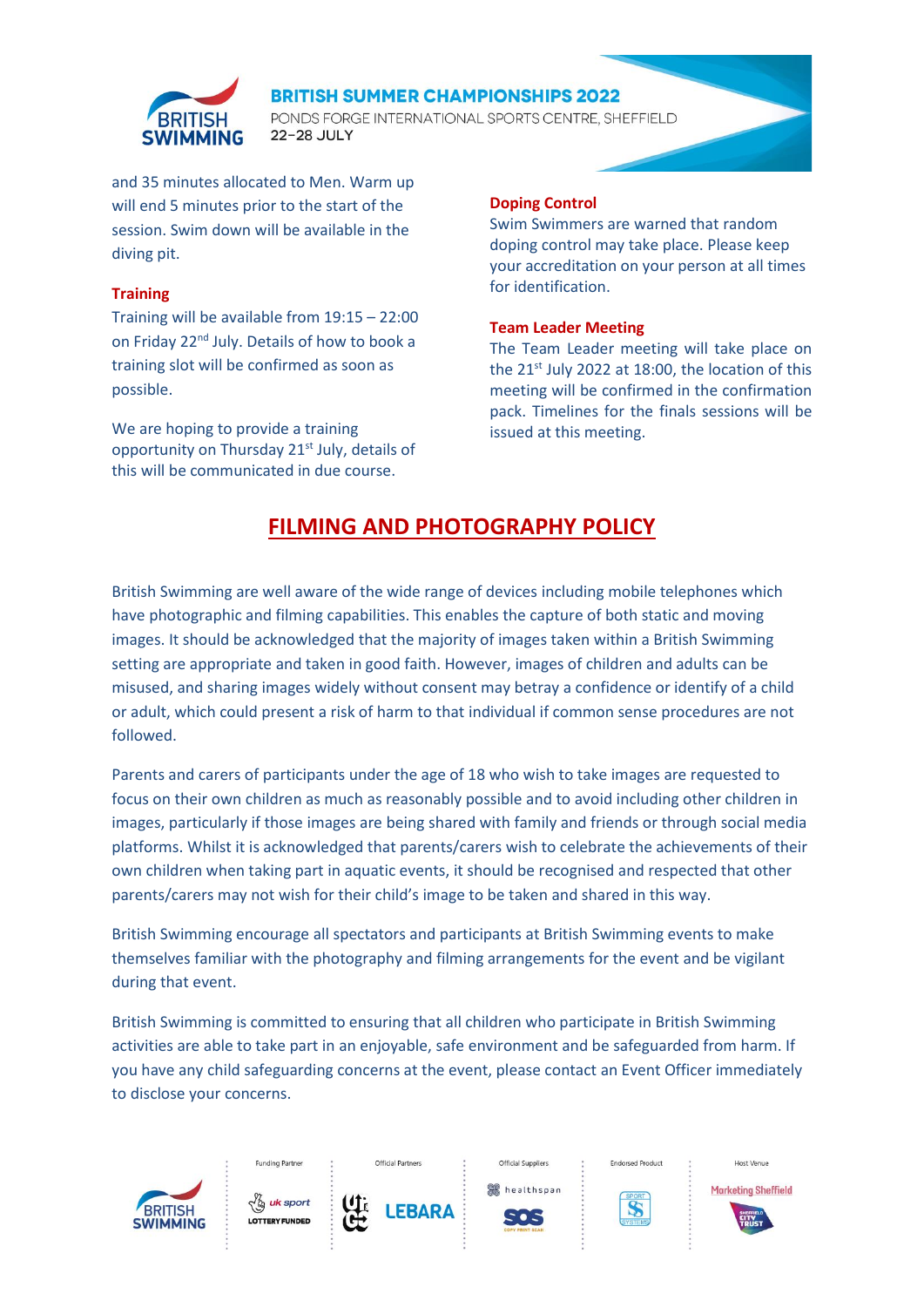

PONDS FORGE INTERNATIONAL SPORTS CENTRE. SHEFFIELD 22-28 JULY

#### **Event Photography and Filming**

This event **will be photographed and live streamed**. Static images will be displayed on the British Swimming website www.britishswimming.org. They will be used to promote the sport at this event and events in the future. Moving images may be displayed at the venue and via live stream at www.britishswimming.org*.* In addition, British Swimming may use these recordings and images for the purposes of education and training, swimmer analysis, promotion, performance, development and selection and event analysis.

In such instances where the event is being live streamed, it will not be possible to provide the option to refuse consent to filming and if there are any concerns, please speak to the Event Officer present. However if individuals wish to refuse consent to static photography, please complete the Photography Refusal of Consent Form below and return to British Swimming Events Department.

If you, as a Parent/Guardian/Carer, have concerns about your child being photographed/filmed, please refer to the relevant Home Nation guidance document: Wavepower the ASA Child Safeguarding Policy and Procedures; YPlant the Swim Wales Child Protection Policy; Scottish Swimming Child Protection Policy. If you have any concerns in this area, please contact the Data Protection Officer.

## **PHOTOGRAPHY REFUSAL FORM**

<span id="page-6-0"></span>

| <b>Event: British Summer Championships 2022</b> |                                                                                                               |
|-------------------------------------------------|---------------------------------------------------------------------------------------------------------------|
|                                                 | I refuse permission for the taking and/or publication of images of my child or myself by the event's Official |
| Photographer(s)                                 |                                                                                                               |
|                                                 |                                                                                                               |
|                                                 |                                                                                                               |
|                                                 |                                                                                                               |
|                                                 | Please return this form by email to: Isobel.griffiths@swimming.org                                            |

## **SPECTATOR INFORMATION**

<span id="page-6-1"></span>Tickets will soon be available to purchase via a ticketing agent. More information on the sale of tickets will be communicated via our [website](http://www.britishswimming.org/) and social media channels – Instagram, Twitter and Facebook.

Seating will be unreserved. No tickets will be reserved for purchase on the door.